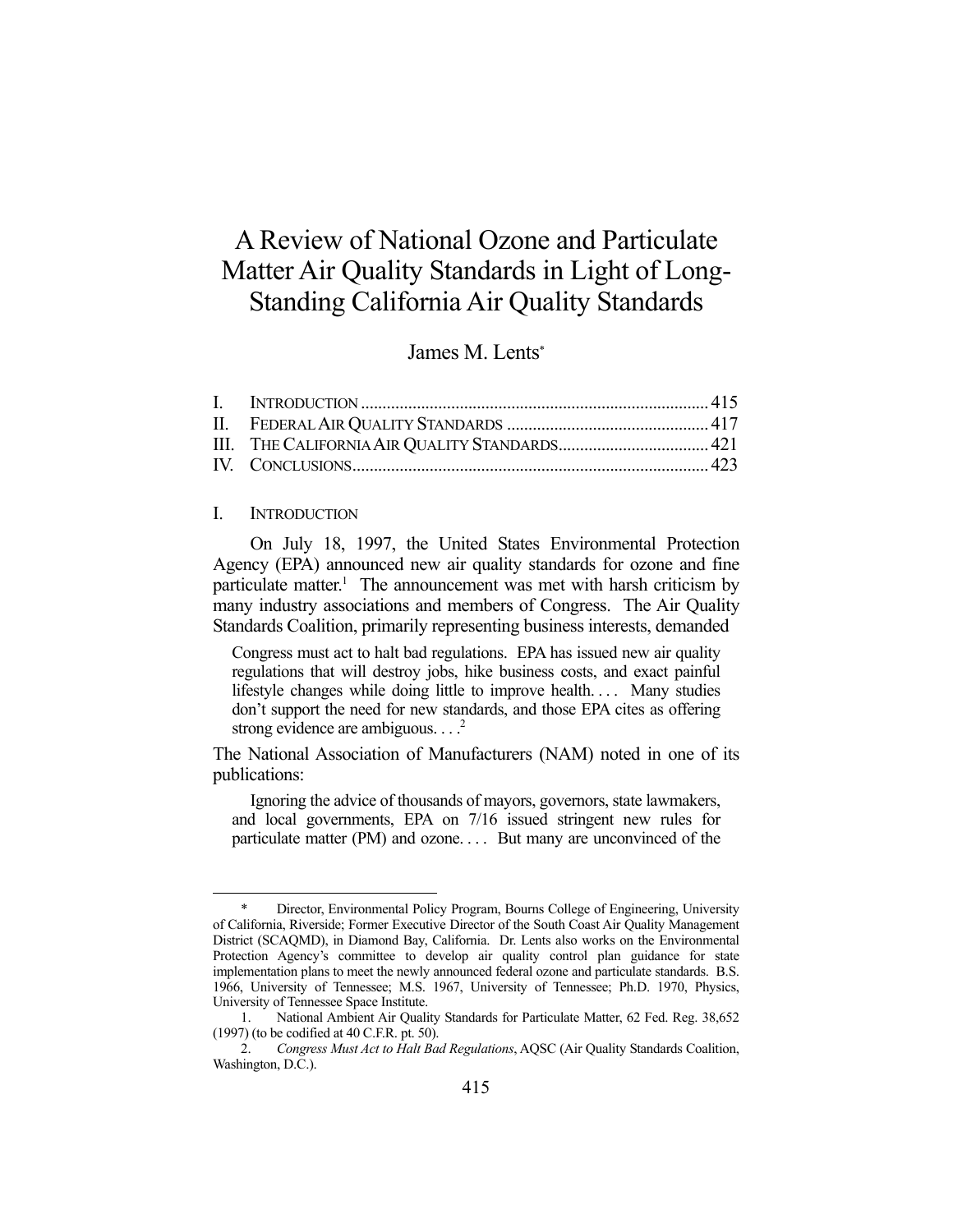need for these new rules . . . Ohio alone estimates the rules would cost their citizens and business \$3 billion annually . . . .

... EPA's decision to tighten the standard was motivated more by politics than scientific concerns. The science behind the health effects of fine particles is even less clear . . . .

... The impacts of EPA's faulty rush to judgment will be felt by small and large business, utilities and their customers, commuters and consumers.<sup>3</sup>

The NAM leads a national coalition fighting to delay the rules. 4

 Criticism from many members of Congress was equally harsh. Democrat John Dingell (D-MI) and Republican Thomas Bliley (R-VA) pushed for a four-year delay of the standards.<sup>5</sup> In like manner, elements of the scientific and journalistic communities took on the new standards. Dr. Alan Moghissi of the American Council on Science and Health declared that "to date, the agency has failed to offer sufficient proof for its claims. . . . [S]ome charge EPA has rushed the 'peer review' process and not released much of the data."6 Columnist Charley Reese blasted the standards stating: "It's no surprise that Vice President Al Gore, a junkscience addict, would back the clean air standards demanded by the Environmental Protection Agency. These standards are themselves based on junk science."7

 Environmental groups and supporters took the opposite position. Gail Ruderman-Feuer of the Natural Resources Defense Council noted in a letter to the *San Gabriel Valley (CA) Tribune*: "Last month the U.S. Environmental Protection Agency announced a long overdue decision to update and tighten Clean Air Act standards for urban smog. . . . This vital public health step was based on more than a decade of scientific data documenting serious health problems from air pollution at levels once thought safe."8 Columnist Molly Ivins wrote in the *Pasadena (CA) Star News*: "Two things are semi-clear. It has been estimated that the

<u>.</u>

. . . .

. . . .

 <sup>3.</sup> National Association of Manufacturers (NAM), Washington, D.C., Aug. 13, 1997, 2- 3 (report prepared for NAM members on pending administration and legislative issues).

 <sup>4.</sup> *Id.* at 2.

 <sup>5.</sup> *See* James Gerstenzang, *Foes Press for Delay of New Air Standards*, LOS ANGELES TIMES,July 17, 1997, at A14.

 <sup>6.</sup> Alan A. Moghissi, *The Fuzzy Science Behind New Clean-Air Rules*, ORANGE COUNTY REG., July 14, 1997.

 <sup>7.</sup> Charley Reese, *Clean Air Rules Based on Junk Science*, SAN GABRIEL VALLEY TRIB., July 24, 1997.

 <sup>8.</sup> Gail Ruderman Feuer, *Standing up for Clean Air*, SAN GABRIEL VALLEY TRIB., Sept. 28, 1997.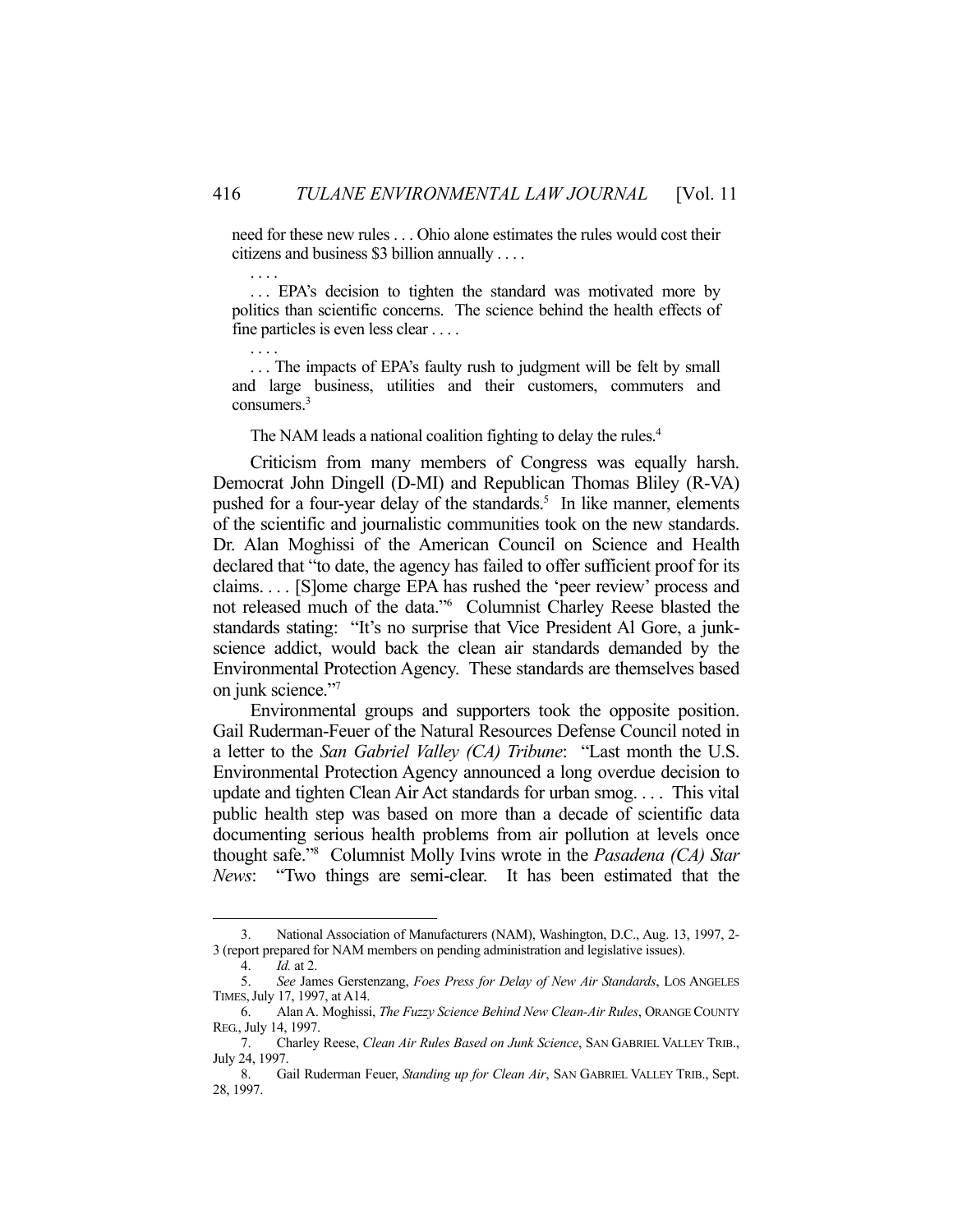standards would save between 15,000 and 35,000 lives every year people who die from diseases either caused or aggravated by air pollution."9 President Clinton, after approving the new standards, was quoted in the *Torrance (CA) Daily Breeze*: "[T]hey (the standards) were designed to protect children and people with respiratory illnesses from dirty air."<sup>10</sup>

 These kinds of disagreements are common in the environmental field, but an independent observer unfamiliar with environmental rhetoric would likely conclude that the two sides must be discussing unrelated standards. The EPA was propelled to address the long-standing standards by a Federal Court decision based on a suit brought by the American Lung Association.<sup>11</sup> Federal law requires the EPA to review air quality standards every five years,<sup>12</sup> but ozone standards were last revised in 1979,13 when the standard was loosened, and particulate matter standards were last revised in 1987.<sup>14</sup> However, the EPA is not the only group that develops air quality standards—many states and countries set air quality standards to protect public health. California has one of the oldest and most sophisticated air quality standards-setting processes. The California process includes an analysis of the health data by two independent state agencies and a public review by a politically appointed Board.<sup>15</sup> It is insightful to compare the highly criticized 1997 federal air quality standards for particulate matter and ozone with the California air quality standards for similar pollutants in light of critics' accusations that the EPA rushed to judgment using bad science.

#### II. FEDERAL AIR QUALITY STANDARDS

1

 The initial federal air quality standards for particulate matter and ozone were established in 1971<sup>16</sup> based on criteria documents written in

 <sup>9.</sup> Molly Ivins, *Corporate Profit Greater Then Public Health*, PASADENA STAR NEWS, June 17, 1997.

 <sup>10.</sup> H. Josef Herbert, *Clinton OKs Tighter Air Quality Standards*, DAILY BREEZE, June 26, 1997.

 <sup>11.</sup> *See* EPA*,* REVIEW OF THE NATIONAL AMBIENT AIR QUALITY STANDARDS FOR PARTICULATE MATTER: POLICY ASSESSMENT OF SCIENTIFIC AND TECHNICAL INFORMATION, EPA 452/R-96-013, II-3, II-4 (1996) (OAQPS Staff Paper); *see also* National Ambient Air Quality Standards for Particulate Matter, 62 Fed. Reg. 38,652, 38,654 n.3 (1997) (to be codified at 40 C.F.R. pt. 50).

 <sup>12.</sup> *See* Clean Air Act § 109, 42 U.S.C. § 7409 (1994).

 <sup>13.</sup> *See* EPA*,* REVIEW OF NATIONAL AMBIENT AIR QUALITY STANDARDS FOR OZONE, ASSESSMENT OF SCIENTIFIC AND TECHNICAL INFORMATION, EPA 452/R-96-007, 4-5 (1996) (OAQPS Staff Paper).

 <sup>14.</sup> *See* EPA 452/R-96-013, *supra* note 11.

 <sup>15.</sup> *See* STATE OF CALIFORNIA AIR RESOURCES BOARD (CARB), AMBIENT AIR QUALITY STANDARD FOR OZONE: HEALTH AND WELFARE EFFECTS 2-3 (Sept. 1987).

 <sup>16.</sup> *See* EPA 452/R-96-007, *supra* note 13; *see also* EPA 452/R-96-013, *supra* note 11.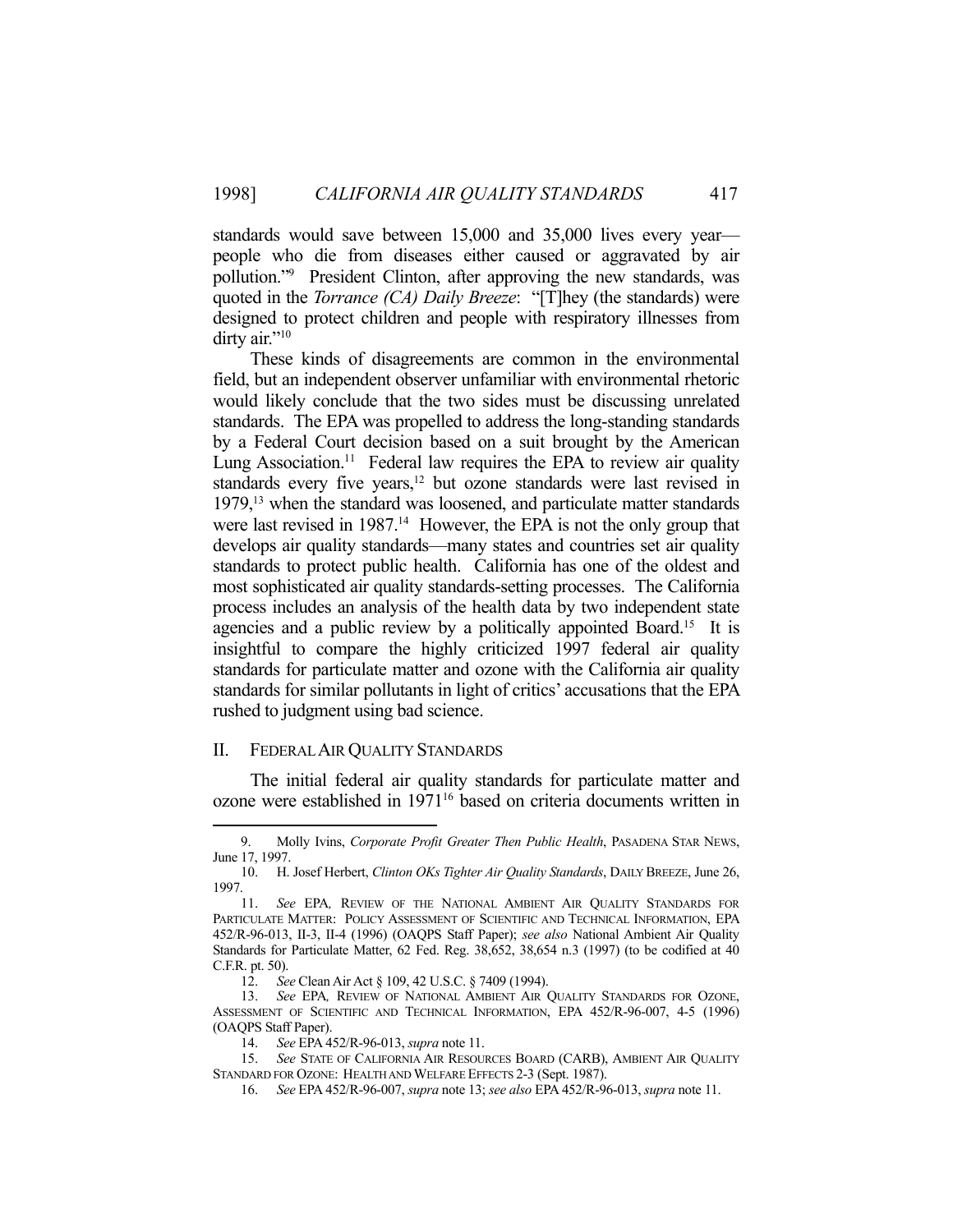1969 for particulate matter<sup>17</sup> and in 1970 for ozone.<sup>18</sup> The air quality standards for ozone were reviewed and modified in 1979.<sup>19</sup> The air quality standards for particulate matter were not modified until 1987, although the review started at about the same time as the first review of the ozone standards in the late 1970s.<sup>20</sup> These standards stood until the changes announced in 1997. Tables I and II outline the changes to the particulate and ozone air quality standards over the years.

**Table I Comparison of the Federal Primary Air Quality Standards for Ozone as Established over the Years21**

| Standard (ppm)   | 1971              | 1979 | 1993              | 1997            |  |  |  |  |
|------------------|-------------------|------|-------------------|-----------------|--|--|--|--|
| Ozone-One Hour   | 0.08 <sup>1</sup> |      | 0.12 <sup>2</sup> | None            |  |  |  |  |
| Ozone-Eight Hour | None              | None | None              | 10 <sup>3</sup> |  |  |  |  |

 $1$ Not to be exceeded more than once per year.  $2$ Not to be exceeded on average more than once per year. 3Three-year average of fourth highest not to exceed this level.

| Table II                                                           |
|--------------------------------------------------------------------|
| <b>Comparison of the Federal Primary Air Quality Standards for</b> |
| Particulate Matter As Established Over the Years <sup>22</sup>     |

**Table II The III** 

| т агисанис нтайса тэл шлаанынга отог анс томгл |                   |           |                  |                   |                  |            |                   |           |            |
|------------------------------------------------|-------------------|-----------|------------------|-------------------|------------------|------------|-------------------|-----------|------------|
|                                                | <<<<              | 1971      | >>>>             | <<                | 1987             | >>>>       | <<<<              | 1997      | >>>>       |
| Standard<br>$(\mu$ g/m $3)$                    | PM <sub>2.5</sub> | $PM_{10}$ | <b>TSP</b>       | PM <sub>2.5</sub> | $PM_{10}$        | <b>TSP</b> | PM <sub>2.5</sub> | $PM_{10}$ | <b>TSP</b> |
| Twenty-<br>Four<br>Hour<br>Standard            | None              | None      | 260 <sup>1</sup> | None              | 150 <sup>3</sup> | None       | $65^{5}$          | 1507      | None       |
| Annual<br>Standard                             | None              | None      | $7.5^{2}$        | None              | $50^{4}$         | None       | 15 <sup>6</sup>   | None      | None       |

<sup>1</sup>Not to be exceeded more than once per year. <sup>2</sup>Annual geometric mean. <sup>3</sup>No more than one "expected" exceedance per year. <sup>4</sup>Annual arithmetic mean. <sup>5</sup>Three-year average of 98th percentile 24-hour average. 6Three year average of annual arithmetic mean. 799th percentile of 24-hour average.

 The changes in averaging periods for the various standards make exact, direct comparisons of the standards difficult and variable from location to location. The increased presence of statistical formats in more recent standards represents the EPA's attempt to take into account unusual meteorological events that could skew a region's attainment plans. For purposes of this Article, the impact of changes in averaging periods will

<u>.</u>

 <sup>17.</sup> *See* EPA 452/R-96-013, *supra* note 11.

 <sup>18.</sup> *See* EPA 452/R-96-007, *supra* note 13.

 <sup>19.</sup> *See id.* 

 <sup>20.</sup> *See* EPA 452/R-96-013, *supra* note 11.

 <sup>21.</sup> *See* EPA 452/R-96-007, *supra* note 13, at 4-7.

 <sup>22.</sup> *See* EPA 452/R-96-013, *supra* note 11, at II-3, II-4.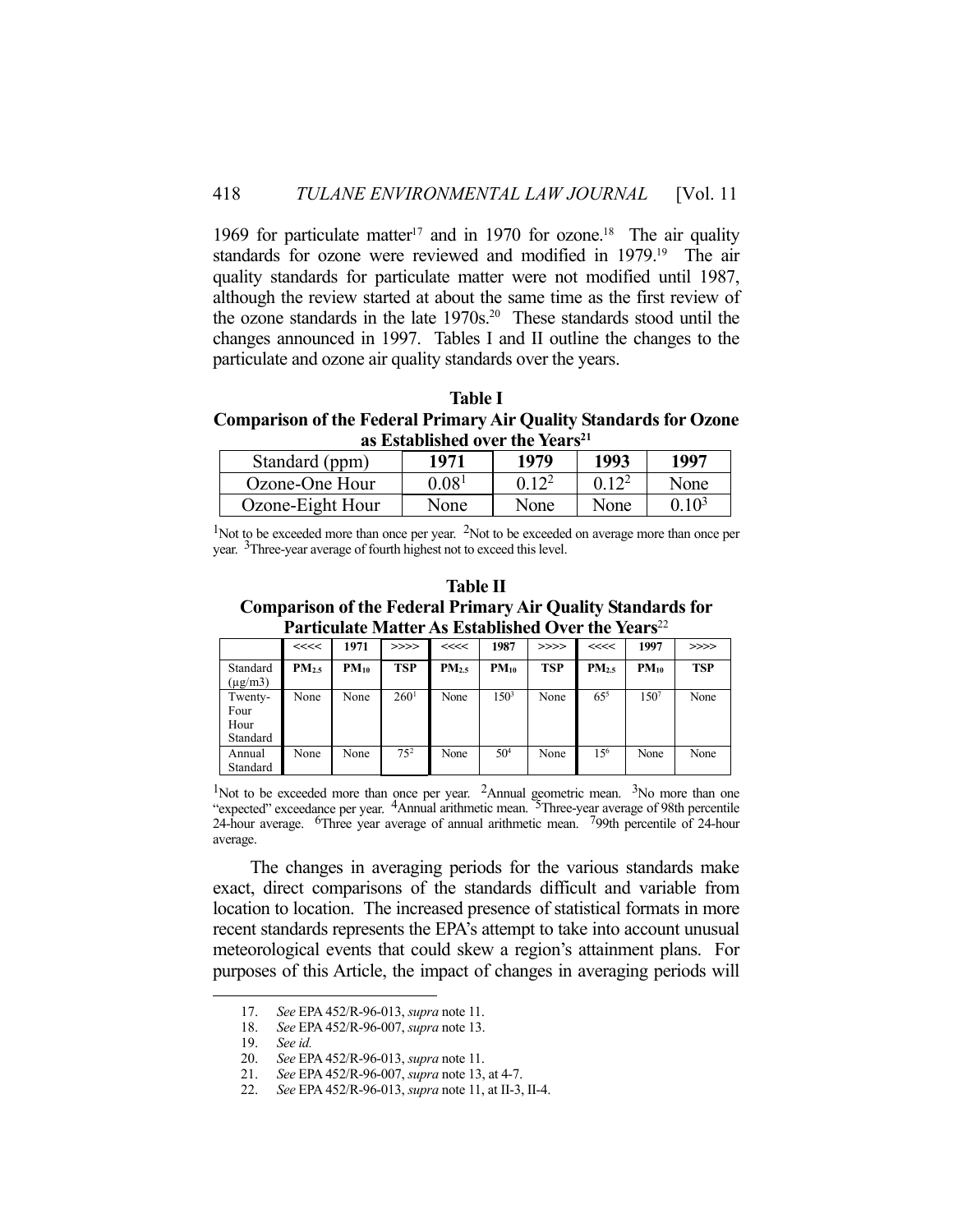only be approximated since the purpose here is to take a macro look at the issue.

 In the case of ozone, the comparisons are relatively straightforward. Ozone is a single substance, as opposed to particulate matter, which is composed of many sizes and types of material.23 The only problem in comparing all of the ozone standards is the change from a one-hour, oneexceedance standard used in 1971 and 1979 to an eight-hour, three-year, fourth highest average standard for 1997. The EPA presented data comparing the one-hour/one-exceedance approach with an eighthour/one-exceedance and an eight-hour/five-exceedance approach for all ninety-eight United States nonattainment areas in the staff analysis of the 1997 ozone standard.<sup>24</sup> The actual 1997-adopted eight-hour standard is not exactly either one of the approaches analyzed by the EPA, but it should lie somewhere close to the eight-hour/five exceedance design value. The comparison of data from the ninety-eight United States nonattainment areas indicates that the eight-hour/fourth highest average value in an area is about forty percent lower than the one-hour/oneexceedance value.<sup>25</sup> This means that the new  $0.08$  standard approximates a one-hour/one-exceedance standard of about 0.11 ppm. Thus, the actual control impact of the 1997 ozone standard change represents an overall eight percent tightening of the 1979 air quality standard. The new standard is still almost forty percent higher than the original 1971 standard of 0.08 ppm/one-hour average.<sup>26</sup>

 As stated earlier, the particulate matter standards are more difficult to compare. Total suspended particulate (TSP) can be heavily influenced by fugitive windblown dust.<sup>27</sup> The ten micron (PM<sub>10</sub>) standard is less influenced by fugitive dust, and the 2.5 micron (PM2.5) contains very little fugitive dust.28 Thus, a wind storm will heavily influence TSP levels but will have less impact on  $PM_{10}$  and even less impact on  $PM_{2.5}$ <sup>29</sup> Other than high wind situations or similar occasions with high fugitive dust, the TSP, PM<sub>10</sub>, and PM<sub>2.5</sub> track one another in normal urban situations.<sup>30</sup>

1

 <sup>23.</sup> *See generally* EPA 452/R-96-013, *supra* note 11, at IV1-IV8; THAD GODISH, AIR QUALITY 54-59 (2d ed. 1991).

 <sup>24.</sup> *See* EPA 452/R-96-007, *supra* note 13, at Appendix A, tbl. A-13.

 <sup>25.</sup> *See id.*

 <sup>26.</sup> *See* EPA 452/R-96-007, *supra* note 13.

 <sup>27.</sup> *See* EPA 452/R-96-013, *supra* note 11, at IV1-IV8; GODISH, *supra* note 23, at 54-59.

 <sup>28.</sup> EPA 452/R-96-013, *supra* note 11; GODISH, *supra* note 23.

 <sup>29.</sup> EPA 452/R-96-013, *supra* note 11; GODISH, *supra* note 23.

 <sup>30.</sup> *See* EPA, AIR QUALITY CRITERIA FOR PARTICULATE MATTER, 600/P-95-001aF-Cf (PM10), 6-225 to 6-241 (1997).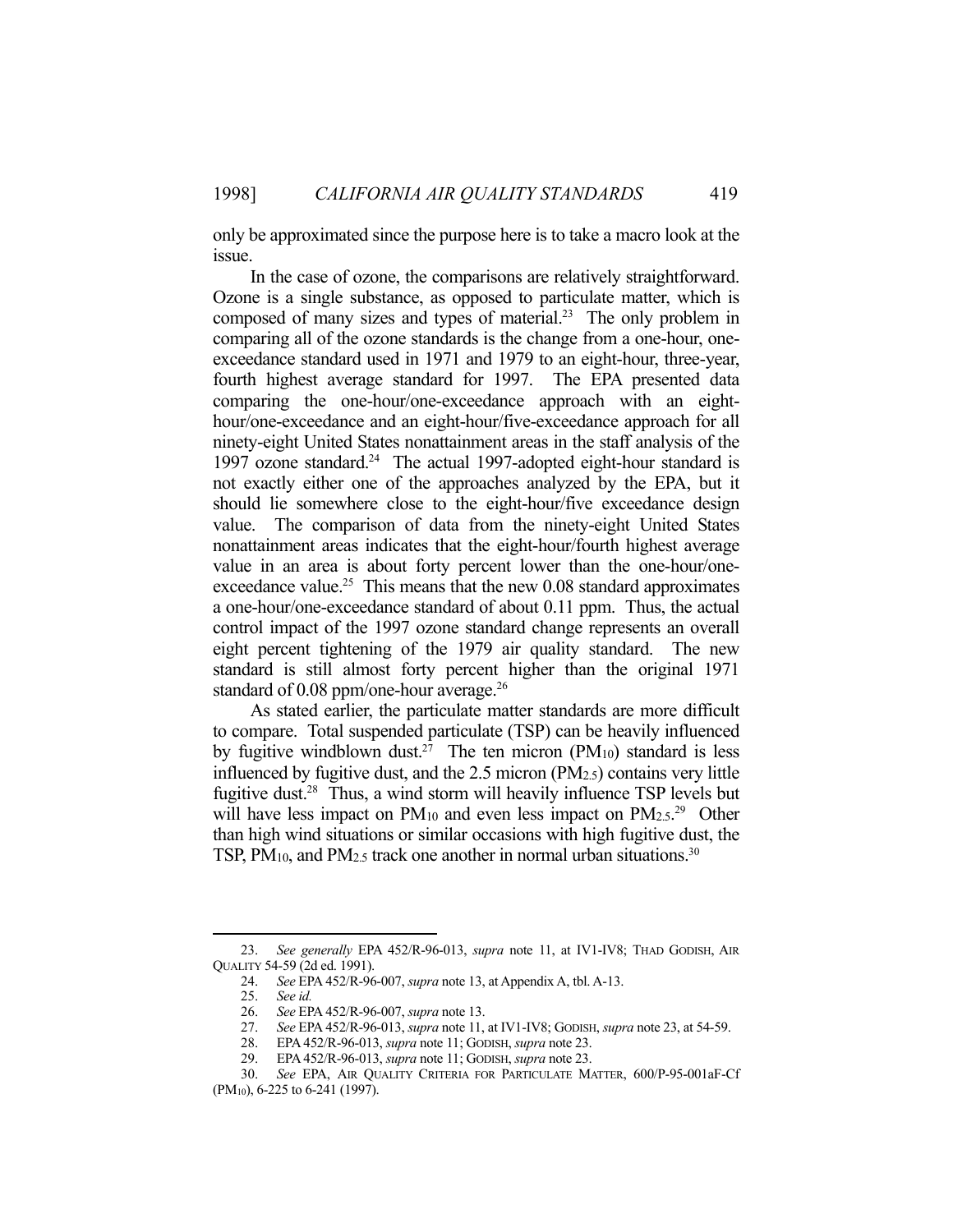This is illustrated in the data comparisons presented in the EPA's particulate criteria pollutant document.<sup>31</sup> Data collected in a cross-section of urban areas in both high pollution and average pollution situations resulted in similar weight fractions of different particle size groupings.<sup>32</sup> Based on these studies, PM<sub>10</sub> is typically sixty-two percent of TSP, and PM<sub>2.5</sub> is typically thirty-six percent of TSP by weight. PM<sub>2.5</sub> is typically sixty percent of  $PM_{10}$  by weight. It is interesting to compare these ratios with data developed by the California Air Resources Board (CARB) in 1982.33 CARB concluded that for California, PM10 is typically sixty-six percent of TSP, and  $PM_{2.5}$  is typically fifty-six percent of  $PM_{10}$ .<sup>34</sup> The CARB and EPA estimates are based on data collected a decade apart, yet they are very similar. For this discussion, the more recent EPA data are used. Since  $PM_{2.5}$  is the fraction of particulate matter that reaches the lungs, then the original TSP standards and, to a degree, the newer  $PM_{10}$ standards are simply surrogates for PM2.5. Using this logic, Table III presents the older standards in terms of their estimated PM10 and PM2.5 fractions.

**National Particulate Standards Approximated to PM<sub>2.5</sub>/PM<sub>10</sub> Fractions<sup>35</sup><br>
See 1971 1 >>>> 1 <<<< 1987 1 >>>> 1 <<<< <<<< 1971 >>>> <<<< 1987 >>>> <<<< 1997 >>>>** Standard  $(ue/m3)$ **PM2.5 PM10 TSP PM2.5 PM10 TSP PM2.5 PM10 TSP** Twentyfour hour Std. 94 156 **260** 90 **150** ------- **65 150** -------

27 45 **75** 30 **50** ------- **15** ------- -------

**Table III** 

 As can be seen from Table III, the 1987 particulate matter standards appear to be a substitution of the PM<sub>10</sub> component of the 1971 standards. The 1997 particulate matter standard, however, appears to represent a significant tightening of the earlier particulate matter standards. The important debate, then, concerning the 1997 ozone and particulate changes resolves down to the need to cut the particulate matter standard by approximately fifty percent. Is this cut a politically motivated misuse of science as some contend or a move to save thousands of lives as others

1

Annual Standard

 <sup>31.</sup> *See id.*

 <sup>32.</sup> *See id.*

 <sup>33.</sup> *See* STATE OF CALIFORNIA AIR RESOURCES BOARD, CALIFORNIA AMBIENT AIR QUALITY STANDARD FOR PARTICULATE MATTER *(PM10)* 48 tbl. V-1 (Dec. 1982) [hereinafter CARB  $PM_{10}$ .

 <sup>34.</sup> *See id.* at 48.

<sup>35.</sup> STATE OF CALIFORNIA AIR RESOURCES BOARD, RESOLUTION 82-63 (Dec. 9, 1982).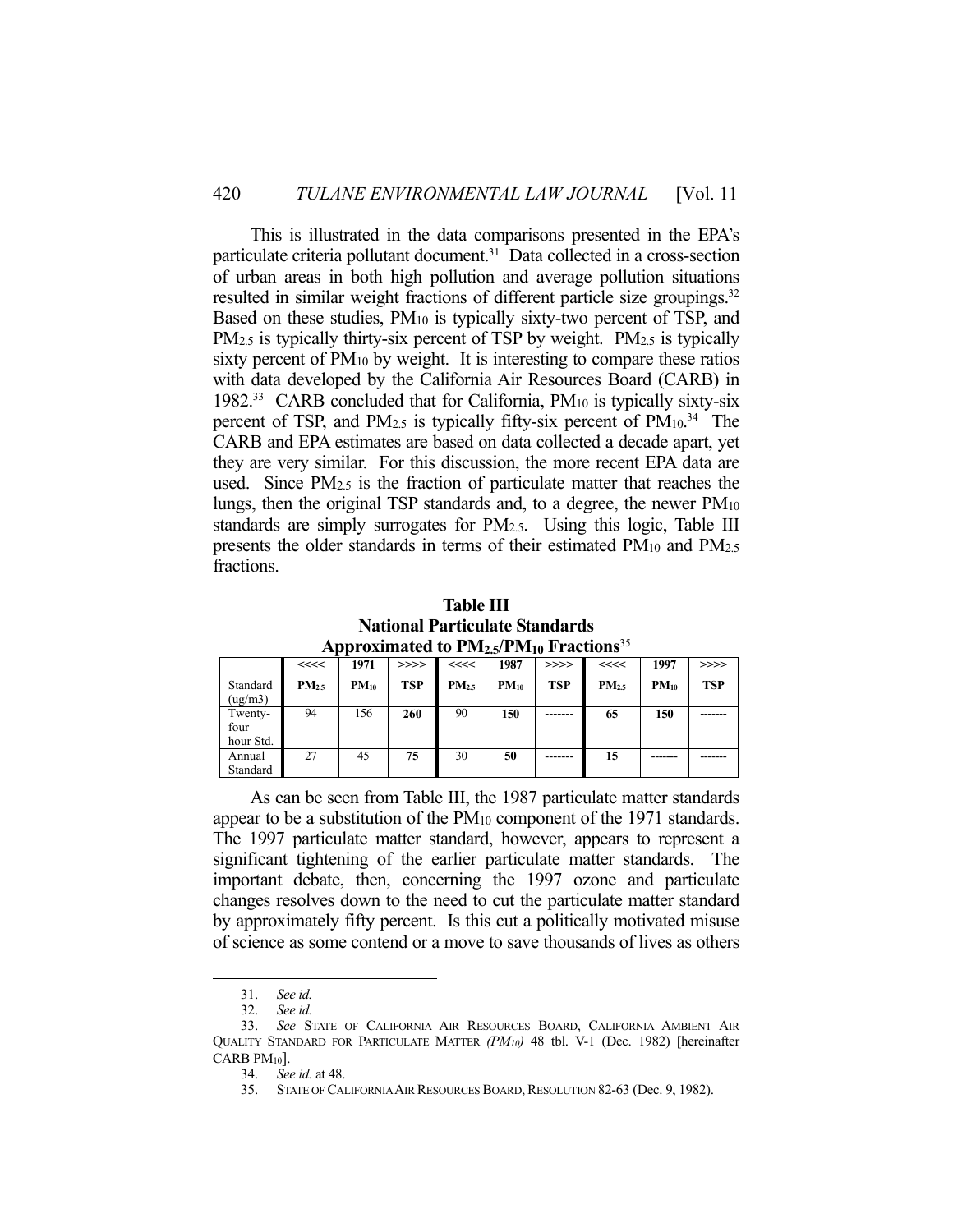argue? A comparison with the California ambient air quality standards for ozone and particulate matter can shed some light on this debate.

#### III. THE CALIFORNIA AIR QUALITY STANDARDS

 Like the EPA, the CARB is required to adopt air quality standards "in consideration of the public health, safety, and welfare, including, but not limited to, health, illness, irritation to the senses, aesthetic value, interference with visibility, and effects on the economy."36 The CARB revised the California ambient particulate standards in 198237 and the California ambient ozone standards in 1987.38

 The original California air quality standard for ozone was set in 1959.39 It was set in terms of oxidants, which are a group of materials that include ozone along with other reactive molecules.<sup>40</sup> The standard was set at  $0.15$  ppm/one-hour average.<sup>41</sup> The standard was revised in 1969 to 0.10 ppm/one-hour average—not to be equaled or exceeded. 42 In 1974, the standard was reviewed and maintained at the 0.10 level, but changed from "oxidant" to "oxidant (as ozone)."43 In 1987, the standard was again reviewed.<sup>44</sup> The level was maintained at 0.10 ppm, but it was designated as "ozone" instead of oxidant.<sup>45</sup> In addition, the CARB pointed out in its analysis that its definition "not to be equaled or exceeded" made its standard equivalent to an EPA standard of 0.09 ppm.<sup>46</sup> A full discussion of the evolution of the California ozone standard can be found in the CARB document *Ambient Air Quality Standard for Ozone: Health and Welfare Effects*. 47 Thus, California, which carries out its own review of air quality health data, concluded twenty-three years before the new 1997 EPA ozone standard that the standard should be 0.09 ppm for one-hour. Using the factors presented earlier for conversion of the onehour standard to a roughly equivalent eight-hour standard, the 0.09 ppm standard would be in the ballpark of a 0.06 ppm eight-hour average standard. Thus, by implication, California argues that the new federal

1

45. *See id.* at 3.

 <sup>36.</sup> *California Air Pollution Control Laws*, CAL. HEALTH AND SAFETY CODE §§ 60100- 60114 (West 1997).

 <sup>37.</sup> STATE OF CALIFORNIA AIR RESOURCES BOARD,RESOLUTION 87-92 (Nov. 12, 1987).

 <sup>38.</sup> *See id.*

 <sup>39.</sup> *See* CARB PM10, *supra* note 33, at 2.

 <sup>40.</sup> *See id.*

 <sup>41.</sup> *See id.*

 <sup>42.</sup> *See id.* 43. *See id.*

 <sup>44.</sup> *See id.* at 2-3.

 <sup>46.</sup> *See id.* at 3-4.

 <sup>47.</sup> STATE OF CALIFORNIA AIR RESOURCES BOARD (CARB), AMBIENT AIR QUALITY STANDARD FOR OZONE: HEALTH AND WELFARE EFFECTS (Sept. 1987); *see also id.* at 2.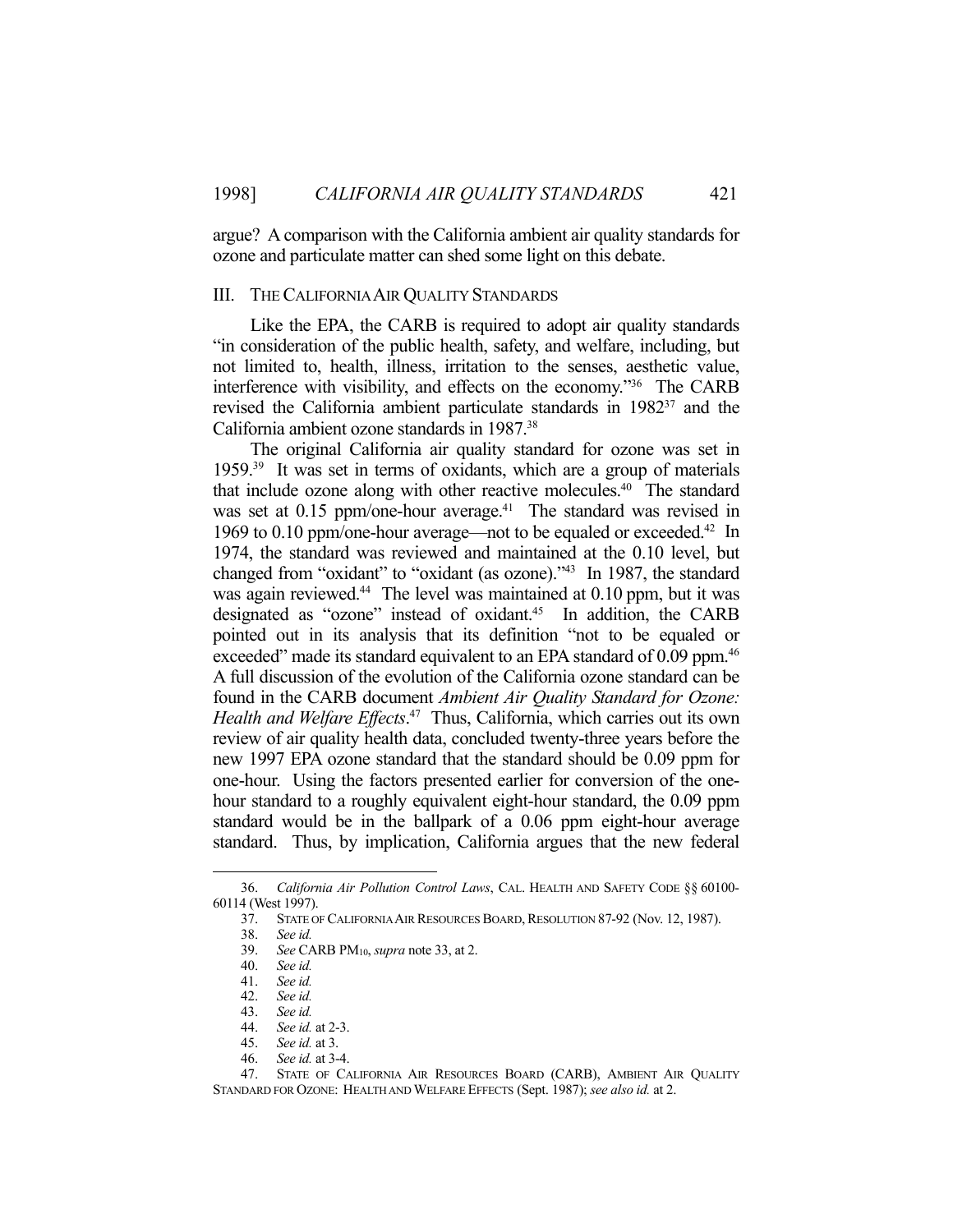standard is too weak. The CARB noted in its 1987 report: "A one hour standard as high as the national standard of 0.12 ppm would not adequately protect public health."48

 The California particulate matter standards were initially set in 1969 based on TSP.<sup>49</sup> They were revised in 1982 to consider only PM<sub>10</sub>.<sup>50</sup> The various California particulate matter standards are shown in Table IV.

| <b>Table IV</b>                                 |
|-------------------------------------------------|
| California Particulate Matter Standards         |
| <b>Established Over the Years</b> <sup>51</sup> |

|                       | <<<<             | 1969      | >>>>            | <<<<             | 1982            | >>>>       |
|-----------------------|------------------|-----------|-----------------|------------------|-----------------|------------|
| Standard $(\mu g/m3)$ | PM <sub>25</sub> | $PM_{10}$ | <b>TSP</b>      | PM <sub>25</sub> | $PM_{10}$       | <b>TSP</b> |
| Twenty-Four Hour      |                  |           | 100             |                  | 50              |            |
| Std.                  |                  |           |                 |                  |                 |            |
| Annual Standard       |                  |           | 60 <sup>1</sup> |                  | 30 <sup>1</sup> |            |

1Annual Geometric Mean.

 Table V presents the California standards shown in Table IV along with estimations of equivalent levels of PM<sub>10</sub> and PM<sub>2.5</sub> for the designated standards. The estimations are made from the national conversion factors already discussed.

**Table V California Particulate Matter Standards Approximated to PM2.5/PM10 Equivalents**

| $\mathbf{1}$ $\mathbf{1}$ |            |           |                 |                  |                 |            |  |  |
|---------------------------|------------|-----------|-----------------|------------------|-----------------|------------|--|--|
|                           | <<<<       | 1969      | >>>>            | <<<<             | 1982            | >>>>       |  |  |
| Standard $(\mu g/m3)$     | $PM_{2.5}$ | $PM_{10}$ | <b>TSP</b>      | PM <sub>25</sub> | $PM_{10}$       | <b>TSP</b> |  |  |
| Twenty-Four Hour          | 36         | 62        | 100             | 30               | 50              |            |  |  |
| Std.                      |            |           |                 |                  |                 |            |  |  |
| Annual Standard           | າາ<br>44   |           | 60 <sup>1</sup> | 18               | 30 <sup>1</sup> |            |  |  |

1Annual Geometric Mean.

 As can be seen in Table V, the actual 1982 CARB standards appear to be an approximation of the 1969 California TSP standards to their PM10 fractions. The California Air Resources Board indicated in its 1982 report that the annual PM10 standard was derived from the annual TSP standard.<sup>52</sup> It is also interesting to note that the PM $_{2.5}$  fraction of the 1982 California standards is essentially the same as the new national PM2.5 air quality standards. However, the national standards use an averaging

1

 <sup>48.</sup> *Id.* at 9.

 <sup>49.</sup> *See id.* at 1.

 <sup>50.</sup> *See id.* at 1-4.

 <sup>51.</sup> *See id.*

 <sup>52.</sup> *See id.* at 48.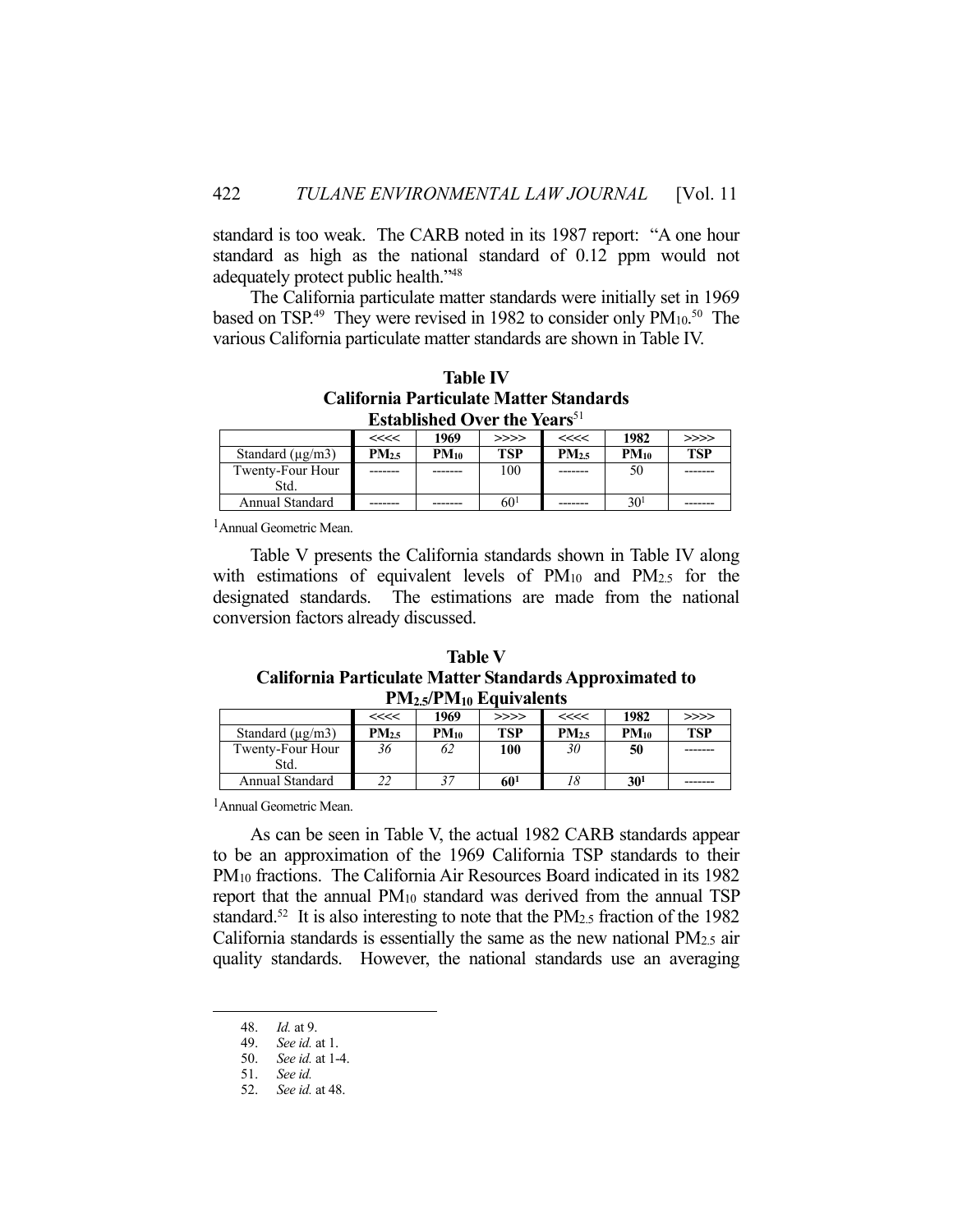scheme<sup>53</sup> that will in effect make the standards looser than the California standards of the same magnitude.

 The CARB again reviewed its standards in 1991, five years ahead of the just announced EPA particulate matter standards.<sup>54</sup> The review concluded that the existing PM10 standards were appropriate and noted: "Obviously, the state 24-hour PM10 standard is substantially more stringent than the national 24-hour standard.... The California Department of Health Services (the DHS) found that these serious health effects occur at PM10 levels well below what is now [in 1991] the national 24-hour PM<sub>10</sub> standard."<sup>55</sup>

### IV. CONCLUSIONS

 This Article has not attempted to be an exhaustive treatise on the comparison of air quality standards. The review was stimulated by claims of opponents to the recently promulgated EPA standards that they were hastily concocted and based on poor science. California arrived at ozone and particulate matter standards that are equal to or more stringent than the new national standards more than a decade ago. This does not conclusively prove the validity of the new national ozone and particulate matter standards, but it does point out that an independent analysis by two respected California agencies, followed by public debate, resulted in air quality standards in concert with the new national standards. Further, as indicated, this work was completed more than a decade ago. In this light, the EPA's standard setting process seems to be slow and behind the times.

 The EPA's adjustment of the ozone standard appears to be more of an attempt to address concerns related to unusual meteorological events than an attempt to actually tighten the standard. The new ozone standard is essentially the same as the old one. It is just recast in the form of a new statistical format. The EPA did significantly tighten the particulate matter standards along with putting them on a more statistical footing. The new EPA standards will now more closely mirror in magnitude the California particulate matter standards that have stood for almost twenty years. It should be expected that as science progresses public health based air quality standards for various states and countries will converge since they

1

 <sup>53.</sup> National Ambient Air Quality Standards for Particulate Matter, 62 Fed. Reg. 30,652, 38,668-71 (1997) (to be codified at 40 C.F.R. pt. 50).

 <sup>54.</sup> *See* STATE OF CALIFORNIA AIR RESOURCES BOARD, PROSPECTS FOR ATTAINING THE STATE AMBIENT AIR QUALITY STANDARDS FOR SUSPENDED PARTICULATE MATTER *(PM10)*, VISIBILITY REDUCING PARTICLES, SULFATES, LEAD, AND HYDROGEN SULFIDE (Apr. 11, 1991) (Report to the Legislature).